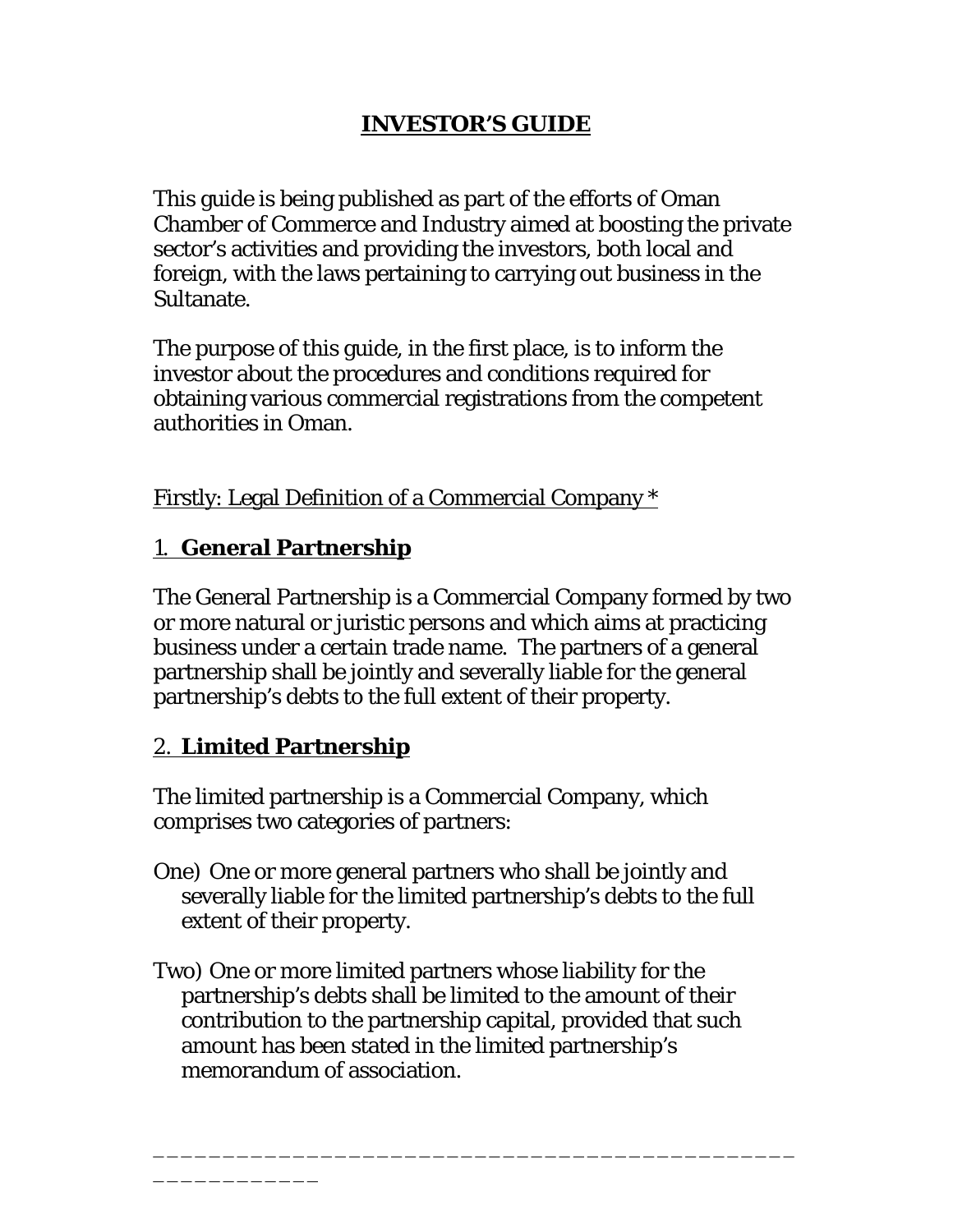*(\*) The Commercial Companies Law No. 4/1974 and its amendments.*

## 3. **Joint-Stock Company**

The Joint-stock Company is a Commercial Company whose capital is divided into equal negotiable shares pursuant to the Commercial Companies Law of Oman. The liability of the shareholder shall be confined to the payment of the value of the shares he subscribes and he shall not be responsible for the debts of the company except within the limits of the nominal value of the shares he subscribes.

The company shall have an issued capital and the company's articles of association may, however, specify an authorized capital exceeding the issued capital.

The Joint-stock Company shall consist of, at least, three natural or juristic persons. Companies established by the government solely or jointly with others shall be exempt from this provision.

# **4. Holding Company**

The Holding Company is a Joint-stock Company or a Limited Liability Company which financially and administratively controls one or more other Companies which become subsidiary to such Company by means of its holding at least 51% of such Company or Companies whether they are Joint-stock or Limited Liability Companies. The term "holding" shall be added to the title of such Company in all its papers, advertisements and other documents issued thereby. These Companies shall submit an initial assessment of the shares in kind of the partners at the time of forming the Company or at the time of increasing its Capital, pursuant to the Ministerial Decision No. 255/94 issued by the Minister of Commerce and Industry (MOCI) regarding the provisions organizing the Holding Companies and their subsidiaries, and the Ministerial decision No. 198/94 issued by MOCI regarding the procedures of evaluating the shares in kind and appointing experts for that.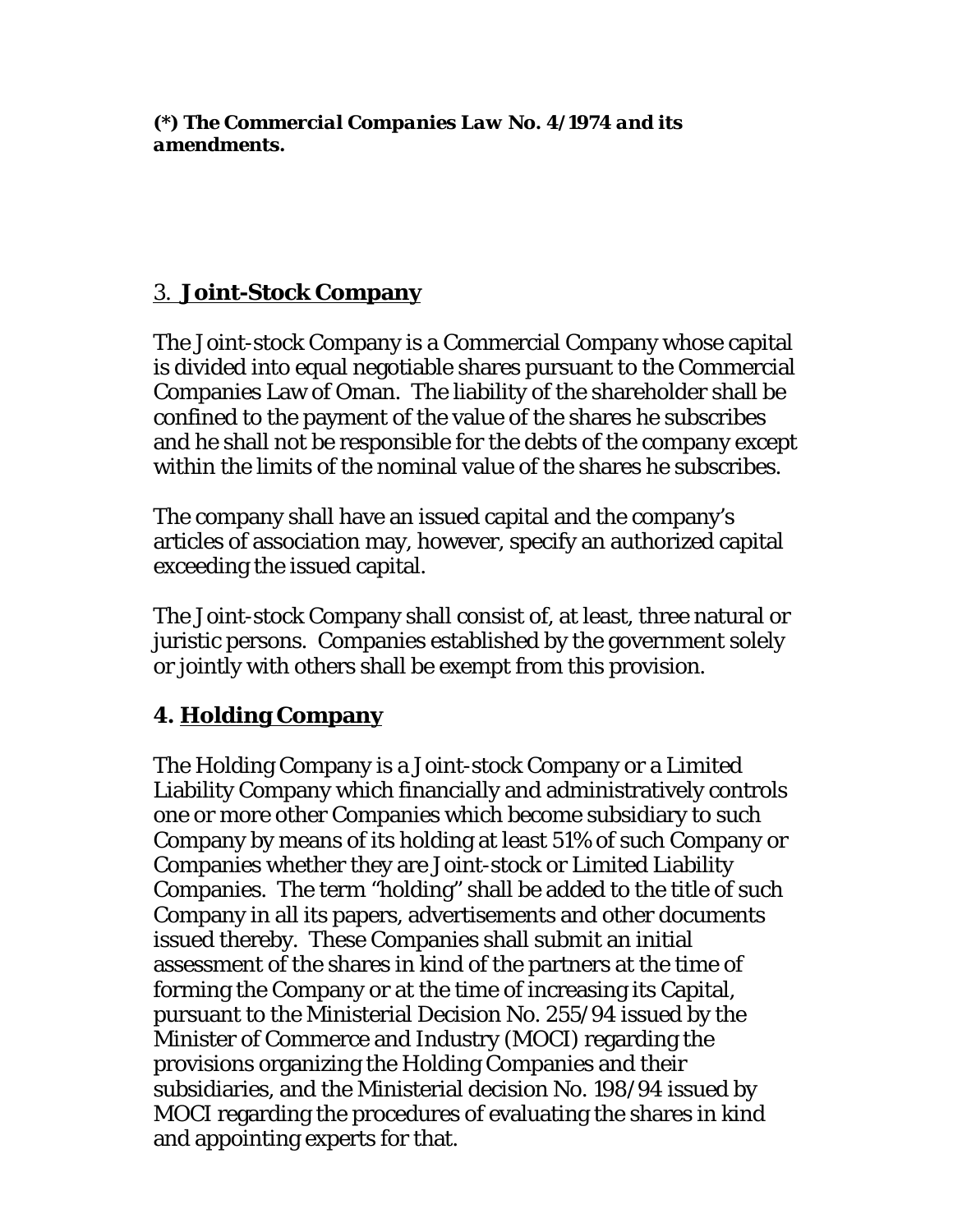The capital of a Holding Company shall not be less than 2 Million Omani Rials and a Holding Company shall neither hold shares of general or limited partnership Companies nor shall it hold any shares in other Holding Companies.

# **5. Limited Liability Company**

The Limited Liability Company is Commercial Company with a fixed capital divided into equal shares. It consists of two or more natural or juristic persons whose liability is limited to the nominal value of their shares in the Capital of the Company. The number of partners of the Limited Liability Company shall not exceed 40 (forty) partners.

# **6. Joint Venture**

The joint venture is a Commercial Company formed by two or more juristic or natural persons and establishing legal relationship between its members without affecting third parties. The joint venture shall not have a name of its own and its existence shall not be raised as a defence against claims made by third parties.

Secondly : General Procedures and Conditions for Establishing Commercial Companies

# **1. Commercial Registration**

- Commercial registration is issued by the Ministry of Commerce and Industry;
- Fill-up the application form for registering in the Commercial Registry;
- Fill-up the Specimen Signature form (in duplicate);
- Obtain the approval of the Committee which decides the trade names of the Companies, on the name of the establishment in order to avoid duplication of the name;
- Attach a copy of the personal identity card;
- Pay registration fee.

# **2. Industrial Registration \***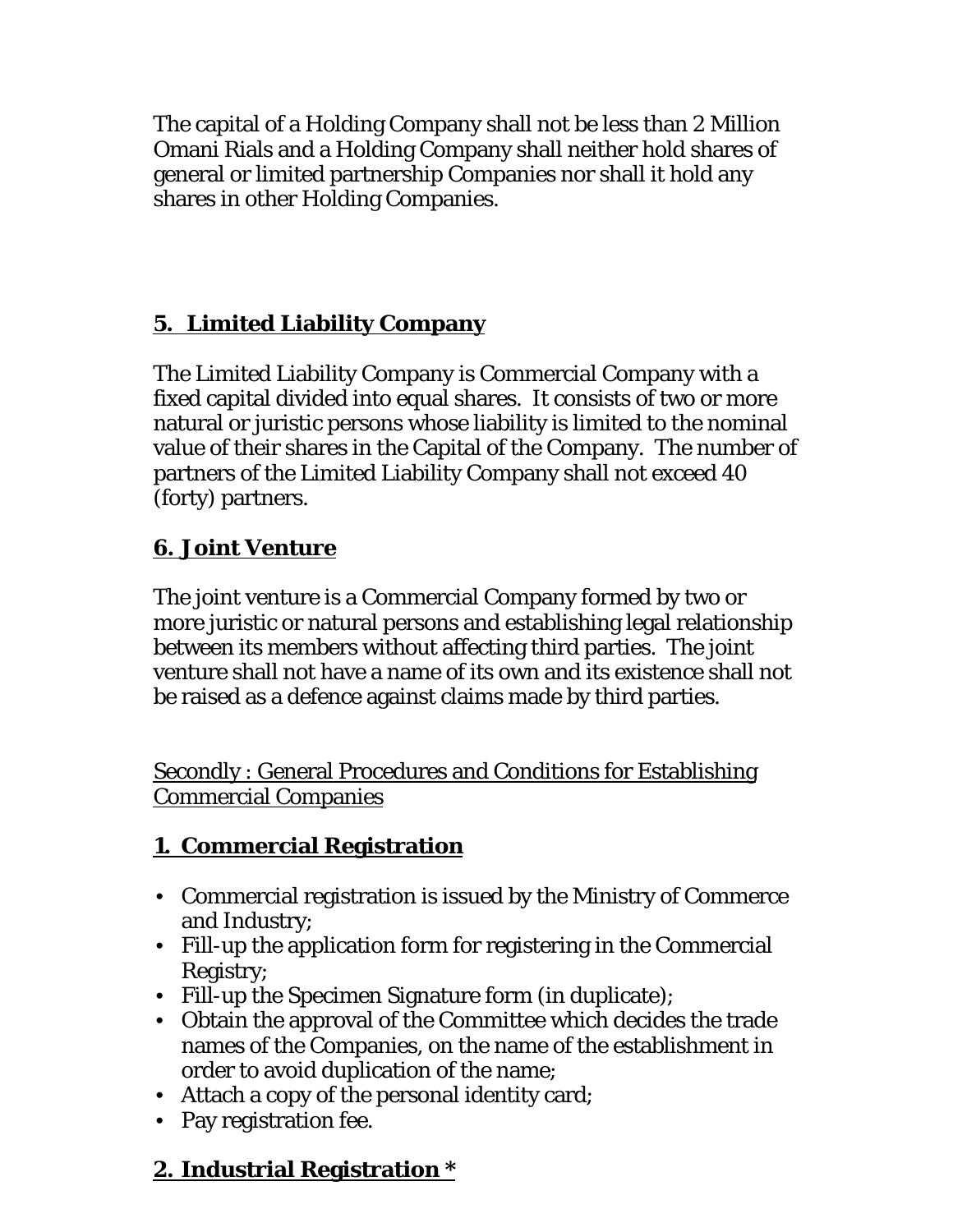One) Procedures for obtaining an Industrial Registration: MOCI has identified two types of investments for the industrial investor, viz. The Form (a) & Form (b). Form (a) contains industrial projects while Form (b) includes other projects.

#### *(\*) MOCI – Secretariat of Industrial Affairs*

Form (a)

Contains 24 industrial projects that can be directly licensed by the Industrial Registry or the regional offices. The project owner shall complete the following formalities:

- Fill the relevant form.
- Attach a copy of the Commercial Registration (CR), if any, or a copy of the Passport or ID card.
- Produce the initial approval on the Industrial Licence valid for three months amendable.
- Produce the approval of the Ministry of Regional Municipalities and Environment (MRME) for project on which environmental conditions shall apply).
- Produce Licence Certficate.
- Fill environmental evaluation application for projects on which environmental conditions apply.
- Obtain Industrial Licence Certificate and then the applications shall be referred to the MRME, for necessary action.

Form (b):

- Fill the form Attach a copy of CR (if any) or Passport/ID Card and catalogues of the plant and machinery to be used in the project.
- Obtain necessary recommendation.
- Produce initial approval on the licensing for a 3 month period extendable.
- Produce MRME approval.
- Produce Industrial Licence Certificate for 6 months extendable.

Two) Procedures for obtaining the Industrial Registration:

- Fill-in the relevant Forms (a) and (b).
- Attach a copy of valid CR.
- Payment of Registration Fee.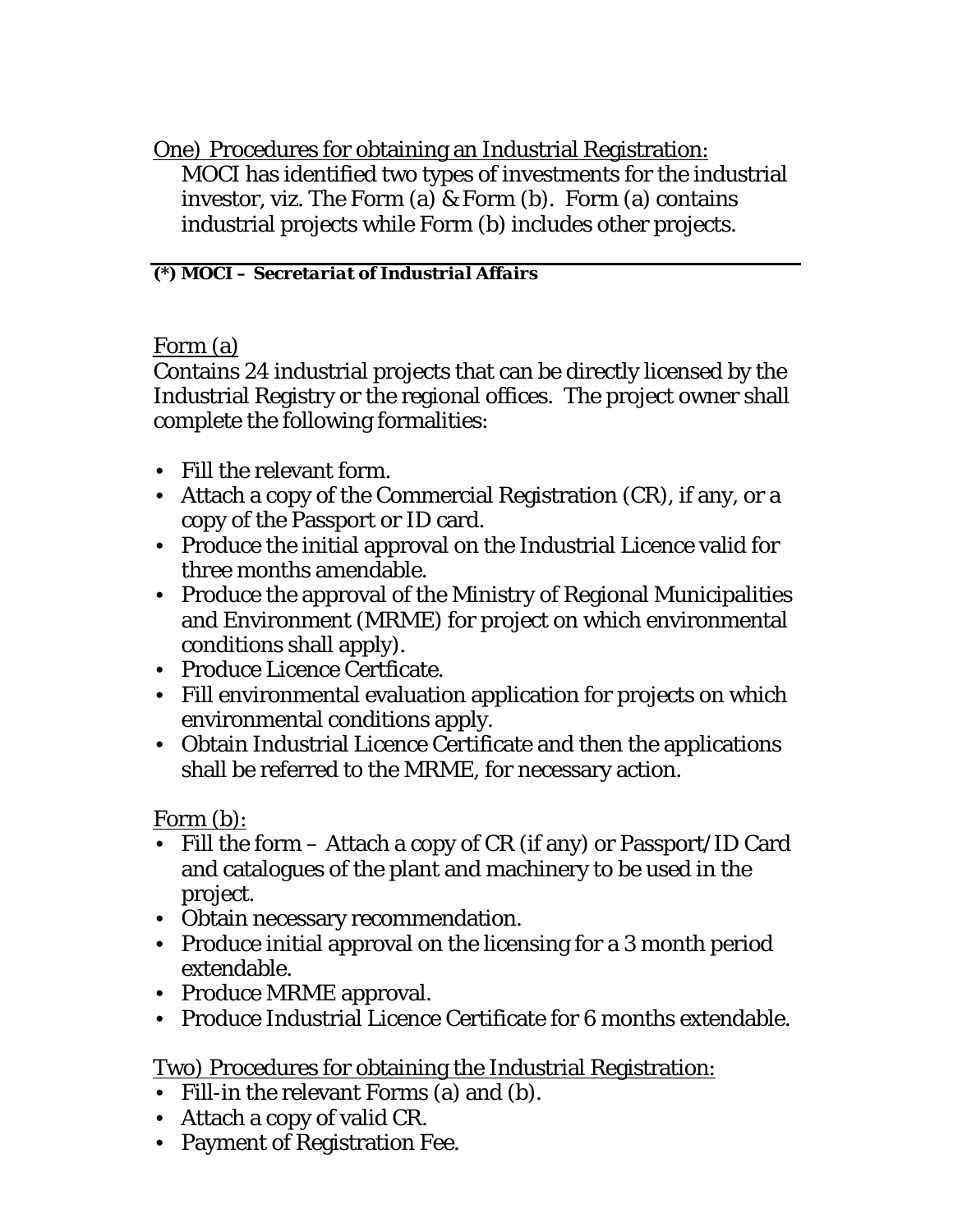Three) Procedures for changing location:

- Letter in this regard stating the new location.
- Produce approval from MRME.

Four)Procedures for requesting factory expansion:

- Produce industrial expansion licence application of Form (a) or (b).
- Attach a letter explaining the expanded production capacity.

Five) Procedures for changing the name:

- Submit a letter in this regard;
- Produce approval of the Commercial Registry on the new name.

## Six) Procedures for updating data [new partner(s), exit of partner(s), sale of Factory]:

- Submit a letter requesting updating of data.
- Fill-in the relevant forms, based on which an internal memo will be forwarded to the Documentation and Attestation Department to complete the formalities.
- Inform the Industrial Registry after documentation.

Seven) Procedures for renewing the Industrial Registration:

- Fill-in the Renewal Form.
- Produce a copy of the valid CR.
- Payment of renewal fee.

Eight) Procedures for extending the Industrial Licence:

• Submit extension application stating the reasons for the delay in project execution.

# **3. Procedures for setting up Joint-stock Companies:**

One) General Legal Requirements

- The capital of the public Joint-stock Company should not be less than RO 500/- (Rials Omani Five Hundred only) and the Capital in the case of Limited Joint-stock Company, whose shares will not be floated for public subscription, should not be less than RO 150,000/- (Rials Omani One Hundred and Fifty Thousand only).
- The number of partners should not be less than 3 persons and the rate of their shares in the capital of the Public Joint-stock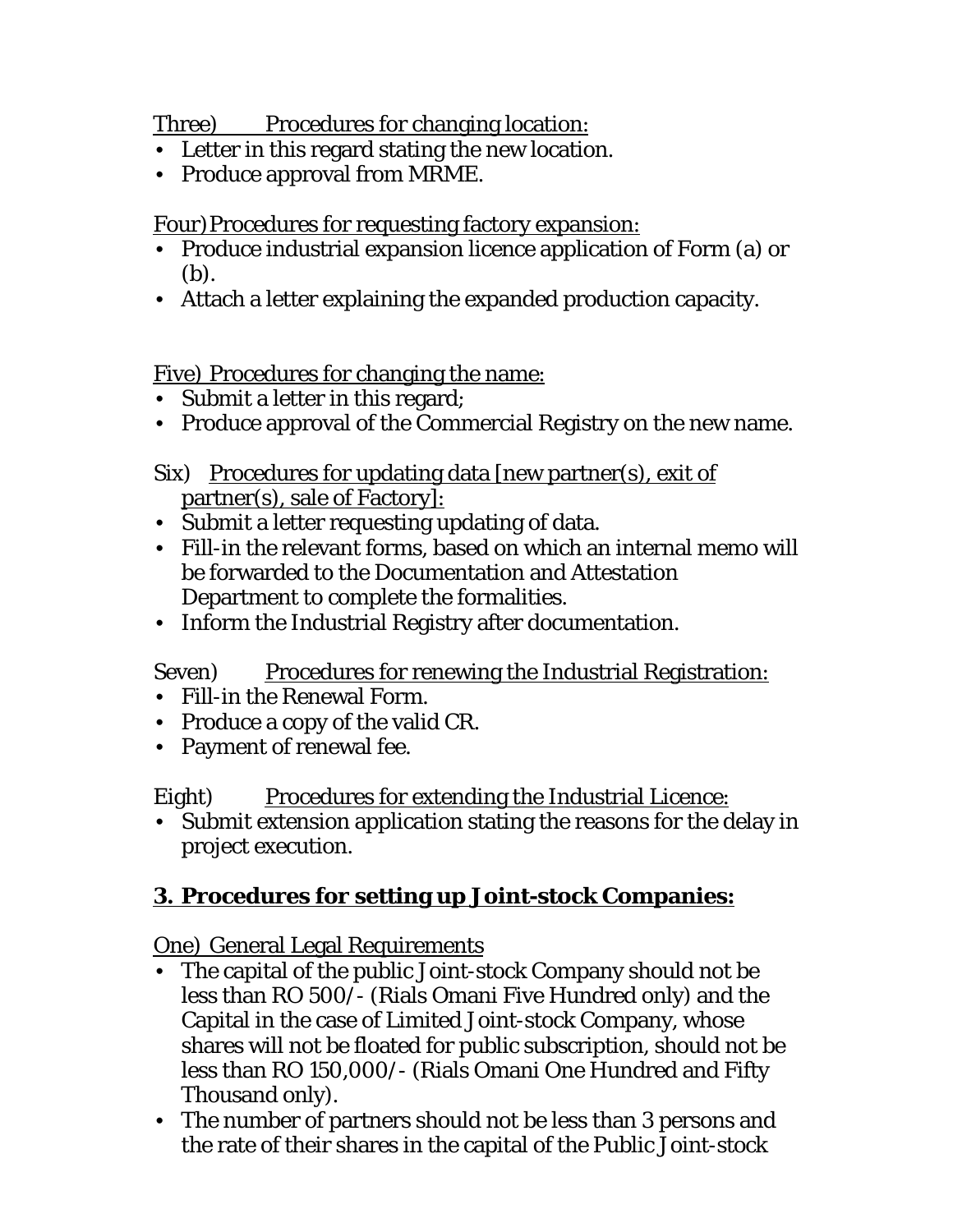Company should not be less than 30% and not more than 60%, and one founder should not own more than 20% of the capital.

• The shares offered for public subscription should not be less than 40% of the capital.

Two) Documents to be submitted:

- A letter to the Directorate General of Commerce for permitting to set up a Joint-stock Company. This letter should include brief details of the type of the Company, its equity capital, activities and names of the founders and signed by three founders.
- Original and two copies of the Memorandum of Incorporation and the Articles of Association of the Company signed by all founders.
- A form showing non-presence of same name and the approval of the Committee on it.
- Photocopies of the passports of the natural founders.
- Resolution of the Partners' Assembly in case of general partnership and limited partnership Companies and the Board Resolution in case of Joint-stock Companies, while mentioning the number of shares subscribed, the name of the authorized signatory on the Memorandum and Articles of Association if one of the founders was a juristic person. Also copies of the computer print out and valid CR certificate of these Companies.
- Copies of the approvals of other Ministries, if the nature of the Company's activity necessitated that, such as Ministries of Information, Education, Health, Board of Muscat Securities Market, etc.
- Memorandum of Incorporation of Articles of Association, copy of the CR, signing authorization attested by Oman Chamber of Commerce and Industry, Oman's Embassy or Embassy of any Arab country which is an Arab League member, situated in the country of the foreign founder's Head office, if he was a juristic person.
- Bank certificate stating deposit of the value of their shares by the founders.

# **4. Licence for Practicing Management Business \***

The applicant shall do the following:

One) Fill-in the relevant form in Arabic.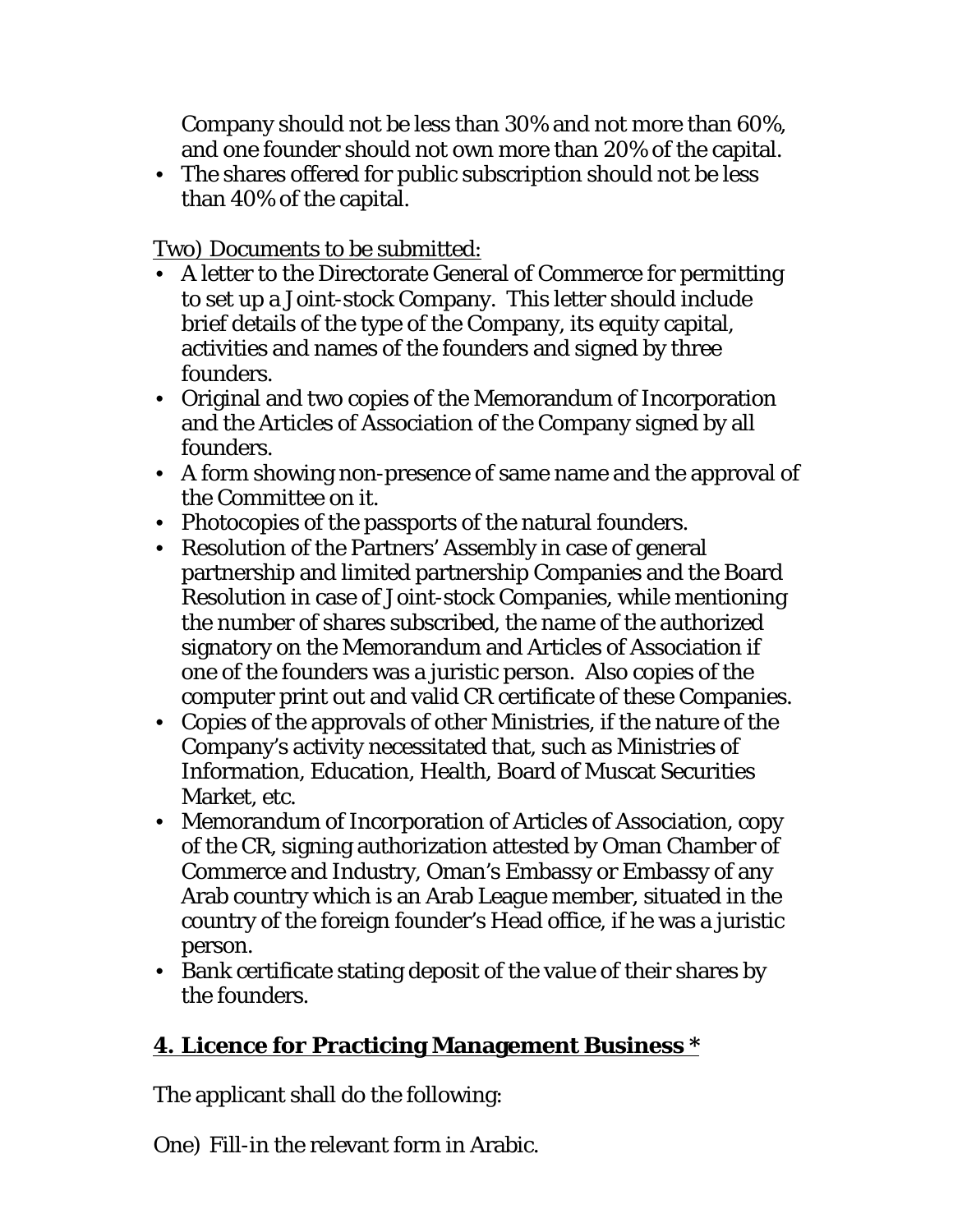Two) Attach the following documents:

- A copy of the Registration Certificate of the Office or Company's Head Office duly attested by competent authorities.
- A copy of the management contract between the applicant and the Omani firm, duly attested, if it was signed outside Oman.
- A copy of the authorization issued to the representative of the firms in Oman who will implement the Contract in Oman, attested by competent authorities.
- A copy of the passport of the firm's representative in Oman.

## *(\*) MOCI – Company Affairs Department*

## **5. Licensing of Joint Professional Companies Pursuant to Royal Decree No. 120/94**

Applicants should fulfill the following:

- Fill-in the relevant application form;
- Submit Memorandum of Incorporation of a Commercial Company pursuant to the Commercial Companies Law No. 4/74.

The Omani Partner should submit the following:

- University qualification, not less than a Bachelor's Degree in one of the Engineering subjects or equivalent duly recognised plus a list of curriculum.
- Experience of not less than 5 years in his specialization after graduation, in the case of post-graduates or a Doctorate in his specialization.
- Photocopy of Passport/Identity Card.
- A declaration stating that he was not convicted for any misdemeanour or breach of trust.
- The Omani participation in the Company should not be less than 35%.

For Foreign Partner

- An official certificate from the Commercial Registry or any other competent authority in the country of his head office, stating that the Company is still registered and it has an experience of not less than 10 years in the same field, duly attested.
- An undertaking from the head office for its responsibility on the share of the foreign partner duly attested.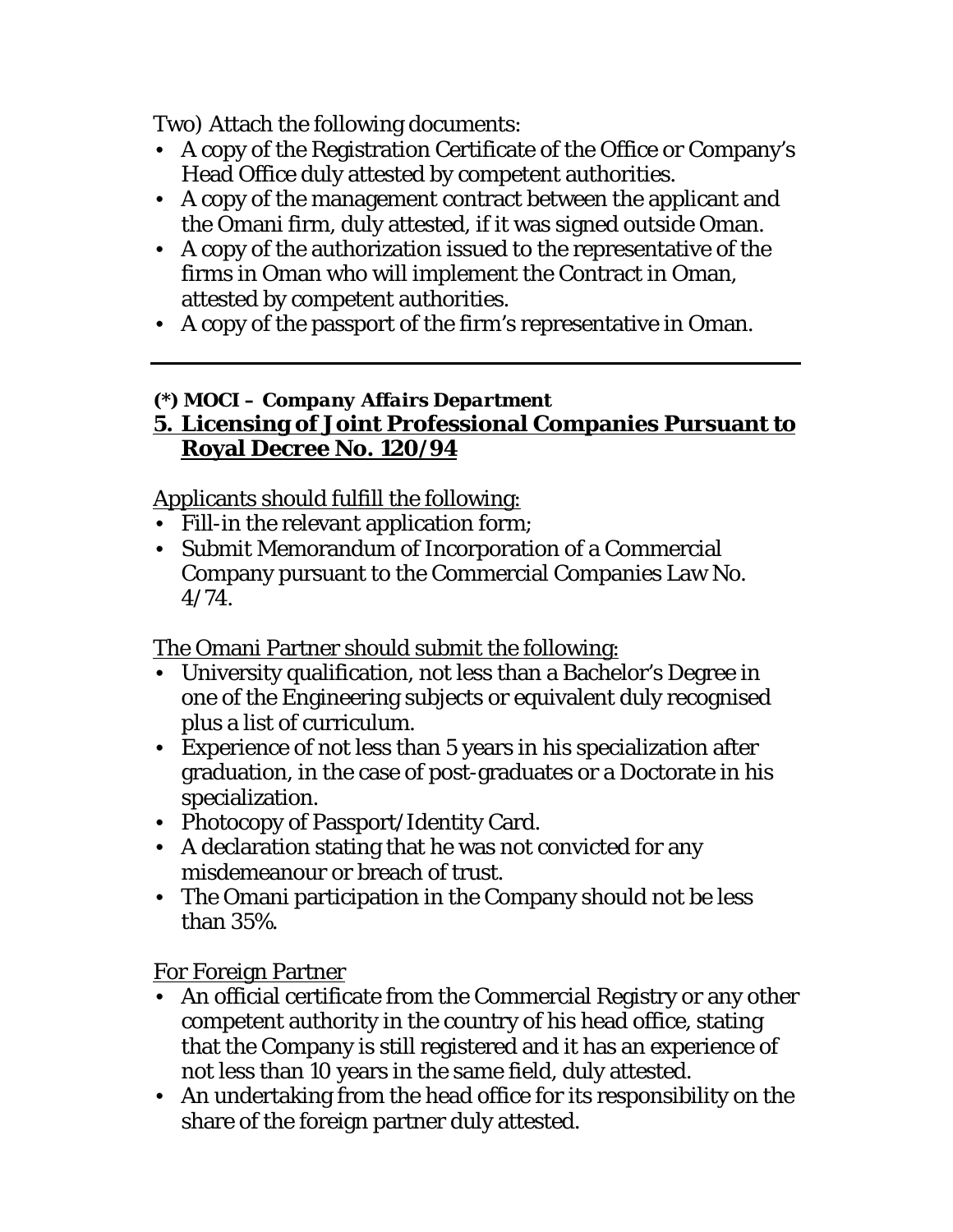- Signing authorisation duly approved with attested copies of educational qualifications in the concerned field and experience of not less than 10 years.
- The Memorandum of Incorporation of the head office duly attested.
- The latest balance sheet of the head office duly attested.
- The businesses carried out by the Company during the period in the same specialization.

General Requirements for Joint Professional Companies:

- The foreign professional should have at least 5 years experience in the field after graduating in Engineering. Omanis with University qualification can be appointed without requiring any previous experience. However, their works should be approved by the officials of the office.
- The Omani partner should be involved in the Companies on full time basis.

# **6. Branches of Foreign Professional Companies:**

The applicant for setting up this type of office should fulfill the following:

One) Fill-in the relevant Application Form, in Arabic.

Two) Attach the following documents:

- A copy of the Registration Certificate of the head office stating the existence of the Company/Office at the time of application and a copy of the Certificate of Incorporation or any other Certificate to prove the Company's experience of 10 years.
- An undertaking from the head office bearing full responsibility of the branch in Oman duly attested.
- Authorisation for the Resident Manager or representative in Oman for signing on behalf of the Head Office, duly attested. Attach original or copy of attested qualification certificates, provided the experience is not less than 10 years and copy of passport.
- Details of experience and previous projects carried out by the head office.
- A copy of the Memorandum of Incorporation or Articles of Association of the head office.
- The last annual balance sheet of the head office.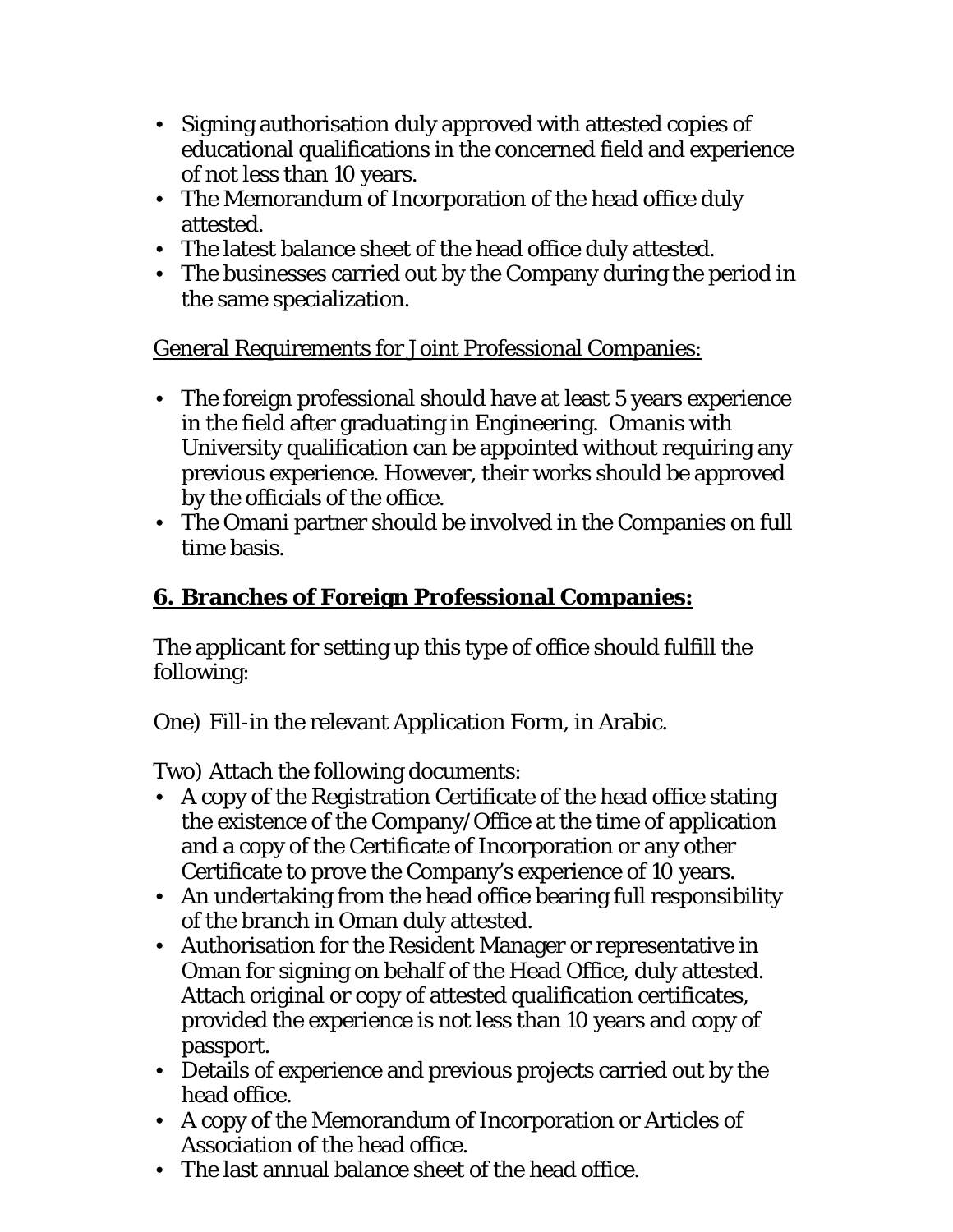Three) These certificates should be attested by the competent authorities in the country of the head office and Oman's Embassy (if any) or the Embassy of any Arab country which is a member of the Arab League.

### **7. Procedures for the Transformation and Merger of Companies, pursuant to the Commercial Companies Law No. 4/74**

One) Transformation of Companies:

#### Article 13 (1)

Without prejudice to the provisions regulating Gulf Investment in Oman promulgated by the Royal Decree No. 57/93 and subject to the provisions of Articles (5), (58), (61) and (124) of the law, a Company may be transformed from one form into another provided that it has issued three audited annual balance sheets. The transformation shall take place in accordance with a resolution made pursuant to the conditions set out for amending the existing Company's Memorandum of Association or Articles of Association, and the completion of incorporation proceedings and the conditions specified for the new form.

The transformation of the Company shall be noted in the Commercial Register provided that is shall not take effect until after the expiration of the periods specified in the following Article.

### Article 13 (2):

The transformation of the Company shall not result in the creation of a new juristic person. The Company, after transformation, shall maintain its rights and liabilities that preceded such transformation which shall not release the jointly liable members from the liabilities of the Company preceding the transformation unless the creditors agree. However, such agreement shall be assumed valid if none of the creditors object in writing within two months from the date of being officially notified of the transformation resolution pursuant to the procedures decided by the Ministry of Commerce and Industry.

If any of the creditors object to the Ministry of Commerce and Industry against such transformation, the procedures thereof shall not be completed until after the payment of the debt or after the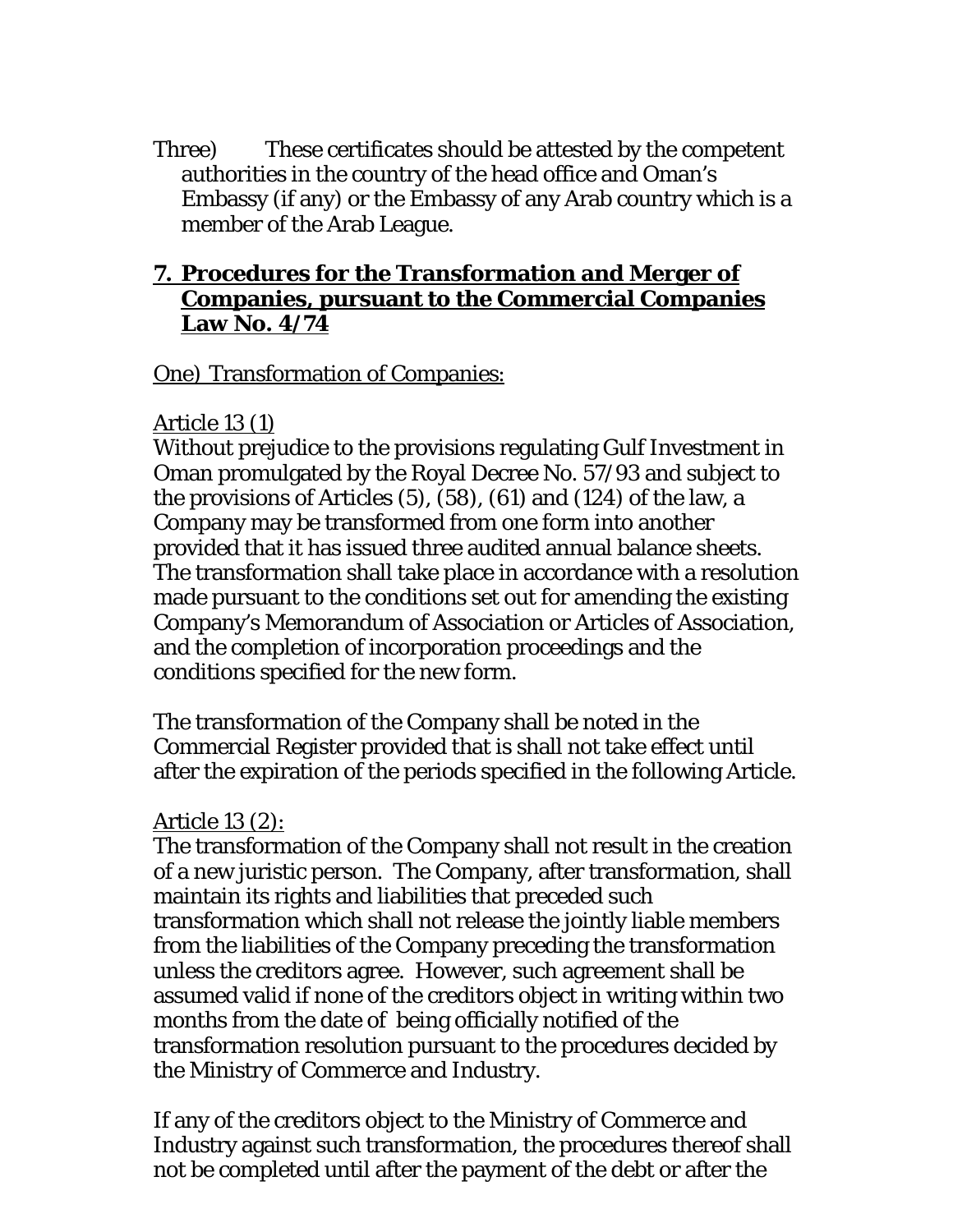Company has sued out a decision of the Authority for the Settlement of Commercial Disputes rejecting such objection.

## Article 13 (3)

In the event of transformation, each partner shall have a number of shares or proportions in the new Company equivalent to the value of shares or proportions he had prior to transformation.

If the transformation is to a Limited Liability Company, and the value of a partner's share is less than the minimum nominal value of a share in the Company, then such member shall have to pay the balance of such value in cash within one month of the date of his notification of the same; otherwise, he will be deemed withdrawn from the Company and the value of his share shall be paid according to its market value on the date of transformation.

Two) Merger of Companies:

## Article 13 (4):

A Company may, although under liquidation, merge with another Company of the same of different legal form. Merger shall take place in accordance with either of the two following ways:

- 1. Incorporation that is, the dissolution of one or more Companies and the transfer of its or their liabilities to an existing Company.
- 2. Consolidation that is, the dissolution of two or more Companies and the establishment of a new Company to which the liabilities of the amalgamated Companies shall be transferred.

A merger resolution shall be made by agreement of the Companies wising to merge pursuant to the manners specified for the amendment of the Company's Memorandum of Association or Articles of Association without following liquidation proceedings. The merger resolution shall not take effect without the consent of the competent authority specified by this Law according to legal form to which the Company has been transformed.

In the case of Banks and Investment Companies, the approval of the Central Bank of Oman of the merger resolution is a must prior to the implementation of such merger.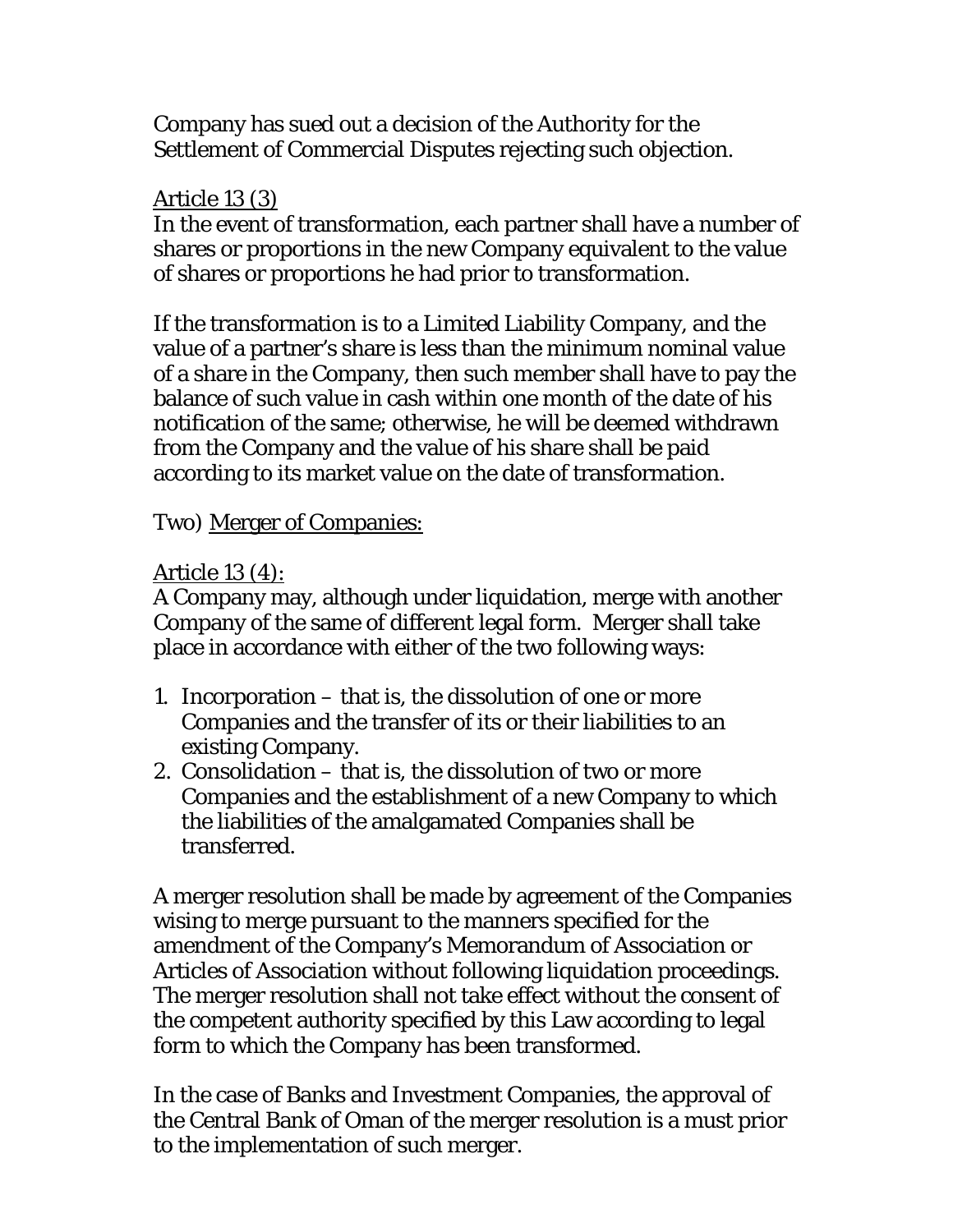A decision shall be made by the Minister of Commerce and Industry regarding the way of evaluating the assets of the Companies wishing to merge, and the procedures and conditions of merger subject to the provisions provided in the following articles.

## Article 13 (5)

Merger through incorporation shall take place as follows:

- 1. A resolution shall be made by the incorporated Company as to its dissolution and incorporation into the incorporating Company.
- 2. The net assets of the incorporated Company shall be evaluated in accordance with the last audited balance sheet; otherwise, the procedure regarding the evaluation of the shares in kind provided in this law shall apply.
- 3. The incorporating Company shall issue a resolution increasing its capital pursuant to the result of the assets of the incorporated Company.
- 4. The increase of the Capital of the incorporated Company shall be divided among the partners of the incorporated Company in proportion to their shares therein.
- 5. If the shares are the form of stocks and two years have expired since the establishment of the incorporating Company, then such stocks may be negotiable as soon as they are issued.

# Article 13 (6)

Merger through incorporation shall take place by virtue of a decision to be sued out by each of the incorporated Companies from the competent authority provided in the Memorandum and Articles of Association regarding its dissolution. Then the new Company shall be established according to the terms and conditions provided in this law. However, if the new Company is a joint stock Company, then the latest audited balance sheet or the expert's report related to the evaluation of the shares in kind shall be taken into consideration needless to refer the matter to the constitutive meeting.

# Article 13 (7)

Each incorporated Company shall be assigned a number of shares or stocks equivalent to its share in the capital of the new Company and such shares or stocks shall be divided among the partners of each incorporated Company in proportion to their shares therein.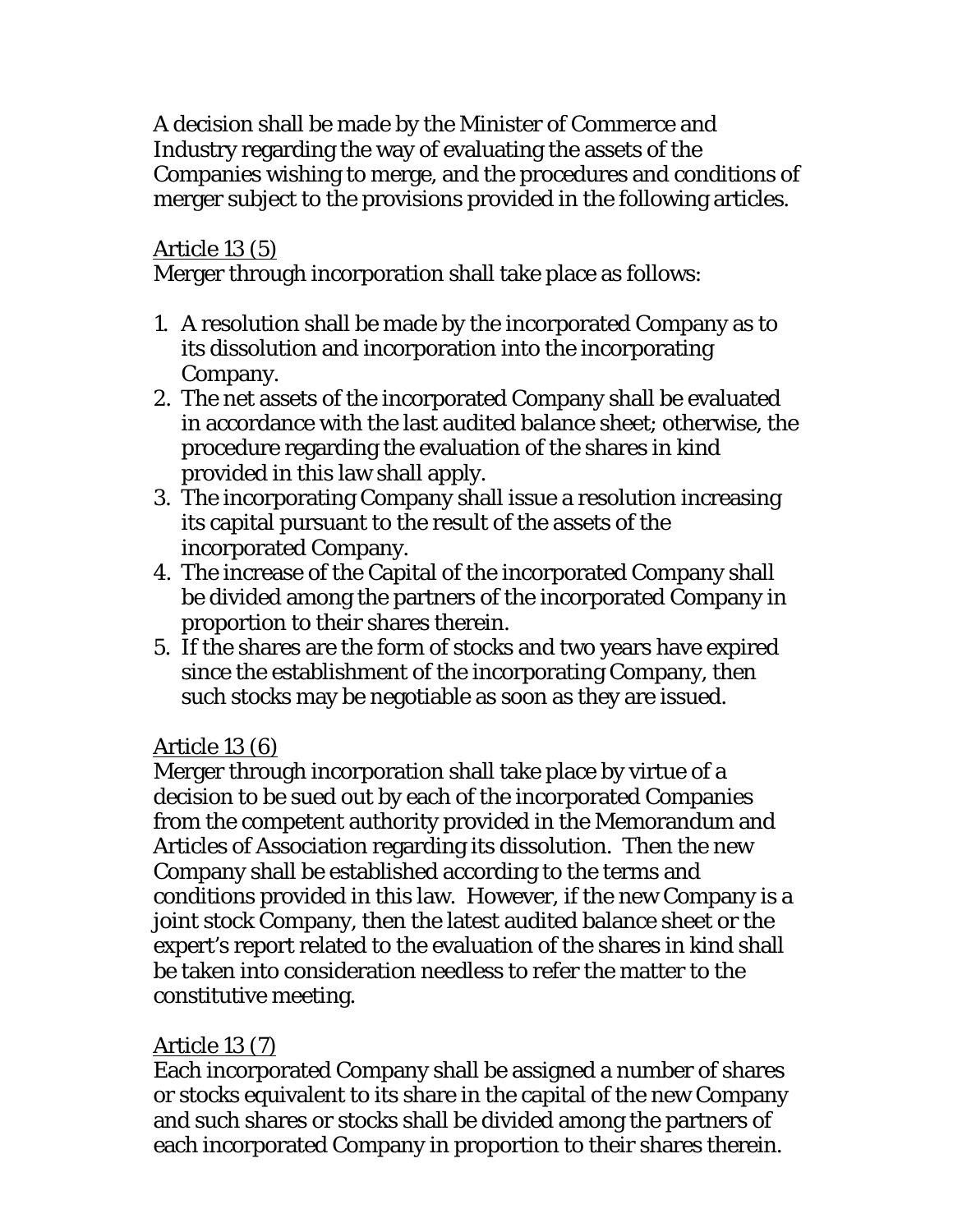### Article 13 (8)

The merger shall be announced in two daily newspapers for two consecutive times and shall be registered in the Commercial Register. The merger resolutions shall not take effect until after expiration of three months from the date of the registration of the merger in the Commercial Register.

The creditors of the incorporated Company shall have the right, during such period, to object to the merger by a registered letter to the Company, and in this case the merger remains suspended until the creditor withdraws his objection, or the Authority for the Settlement of Commercial Disputes finally overrules such objection, or the Company pays the debt if it is matured or gives satisfactory security to settle such debt if it is a deferred debt. If no objection is received during the aforesaid period, the merger shall be deemed final and consequently the incorporating Company or the new company shall replace the incorporated Companies in all their rights and liabilities.

### Article 13 (9)

The authority in charge of management of the Companies deciding to merge shall remain until the merger comes into effect.

## Article 13 (10)

All rights and liabilities of the incorporated company shall be transferred to the incorporating or new Company after the merger resolution becomes effective and the new Company is registered in the Commercial Register pursuant to the terms agreed in the merger contract without prejudice to creditors' rights.

# Thirdly: Procedures for Subscribing to OCCI:

1. To Obtain a Subscription Certificate

## One) The following documents are to be obtained from the Ministry of Commerce and Industry:

- a copy of the Commercial Registration Certificate;
- a copy of the Specimen Signature Form;
- a copy of the Computer Sheet (Three Parts).
- Two) Fill-in the application form signed by the Authorized Signatories.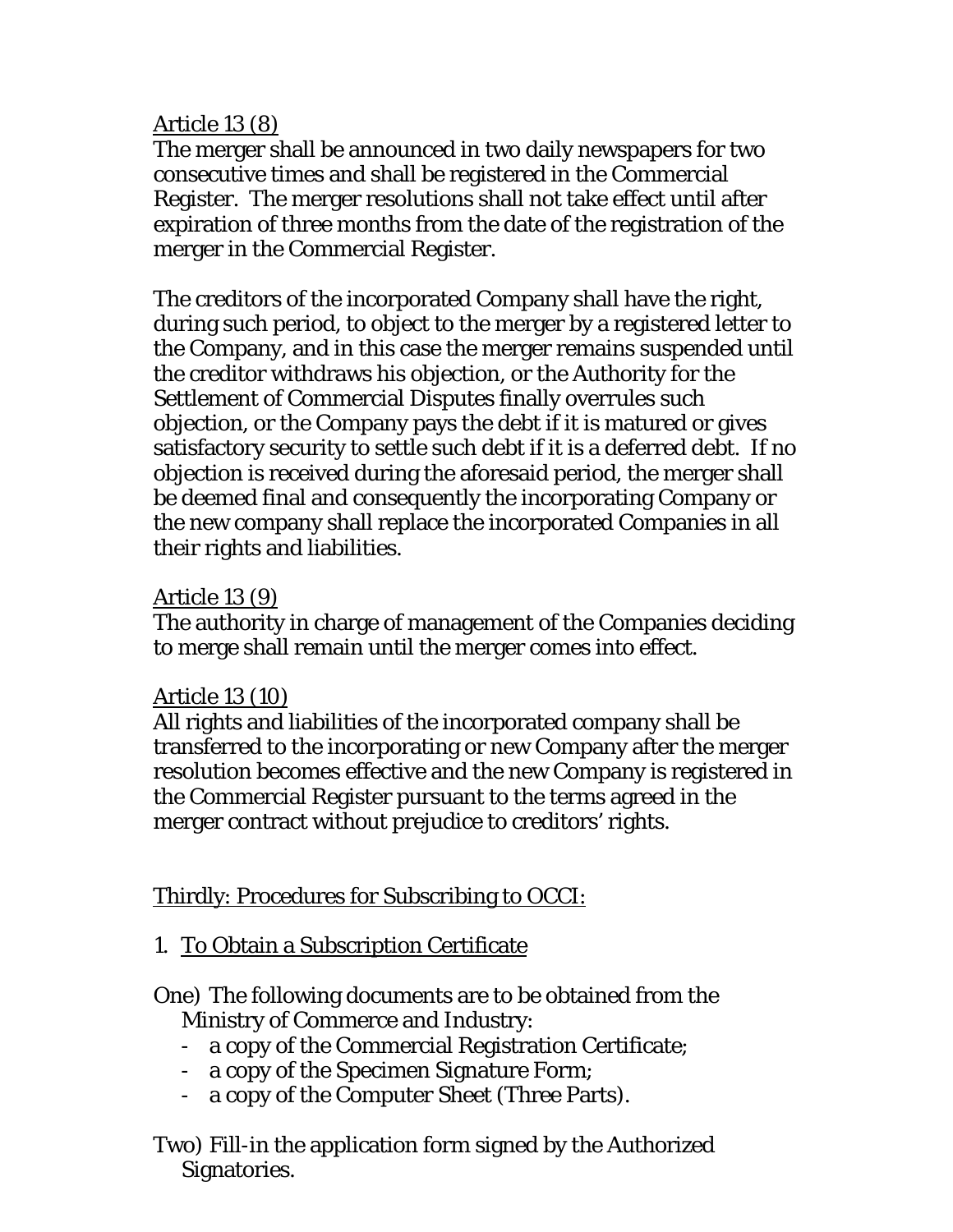Three) Fill-in the Company Address Form.

Four)Payment of Registration Fee (as per grade).

## 2. Renewal of Subscription

Renewal can be done yearly or two years. Renewal fees are different from Registration fees, which are fixed according to the grade. The following procedures are followed for renewal:

One) Production of OCCI Subscription Certificate or OCCI Registration Number;

Two) Verification of the validity of CR;

Three) Verification of last date of renewal;

Four) Preparation of a payment voucher for the renewal fee to be paid at the Bank;

Five) A copy of the payment voucher to be handed over to OCCI after stamped by the Bank;

Six) A Receipt Voucher (original copy) is given to the applicant;

Seven) The renewed Certificate issued to the Member.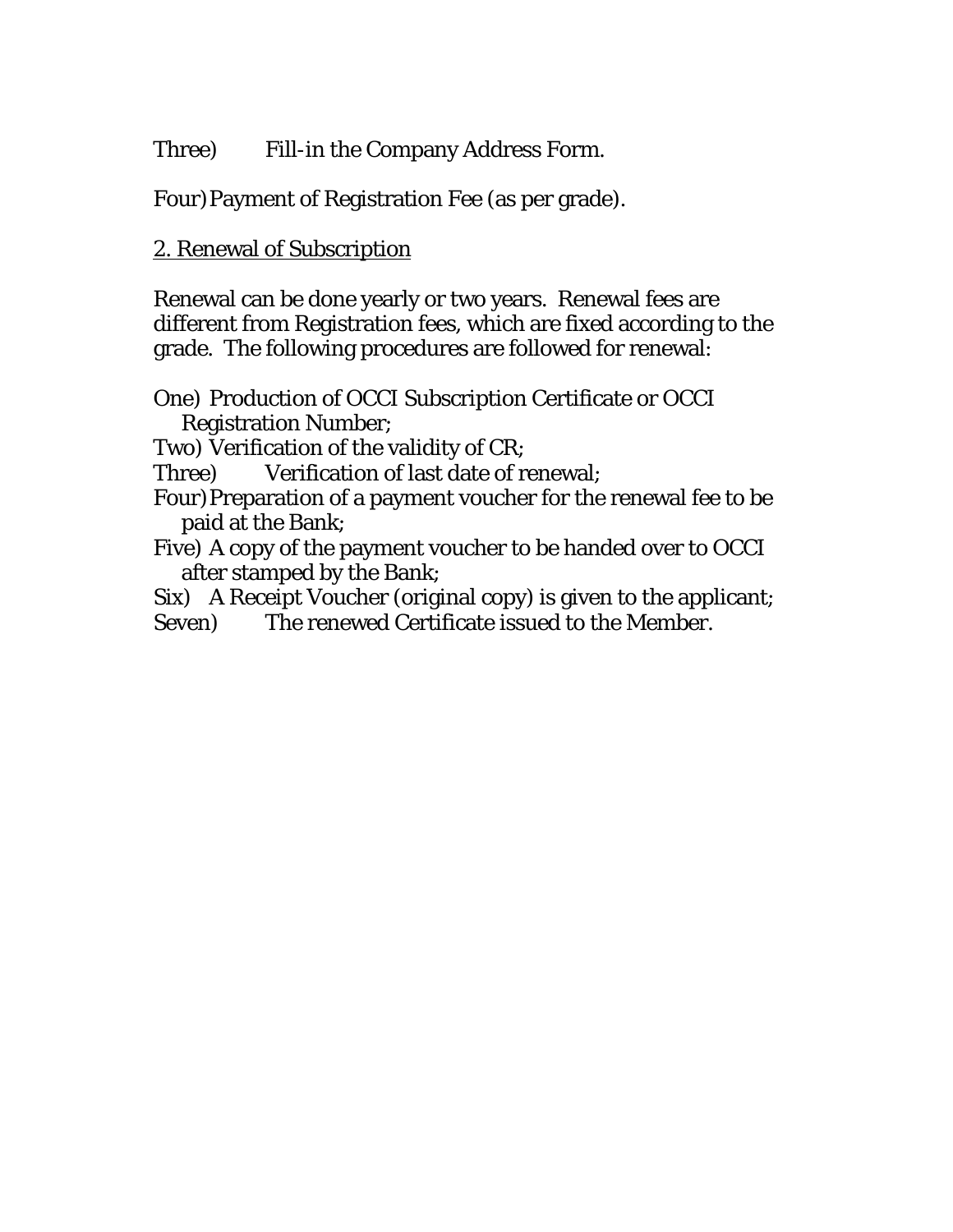## **OMAN'S INVESTMENT LAWS & DIRECTORIES**

## **OCCI PUBLICATIONS:**

- 1. Oman Commercial Law (Royal Decree No. 55/90)
- 2. Commercial Agencies Law
- 3. Law of Income Tax on Companies
- 4. Foreign Capital Investment Law
- 5. Trade Directory 1997
- 6. Contractors' Directory 1991
- 7. Investment Opportunities in the Sultanate of Oman

## **MOCI PUBLICATIONS:**

- 1. Foreign Capital Investment Law
- 2. Capital Grants and Pre-Investment Feasibility Studies Support
- 3. Financial Support for Industry and tourism Sector
- 4. Trade Marks Law
- 5. Accounting & Auditing Profession Law
- 6. Real Estate Brokerage Law
- 7. Insurance Companies Law
- 8. Preference in Government Purchases Guide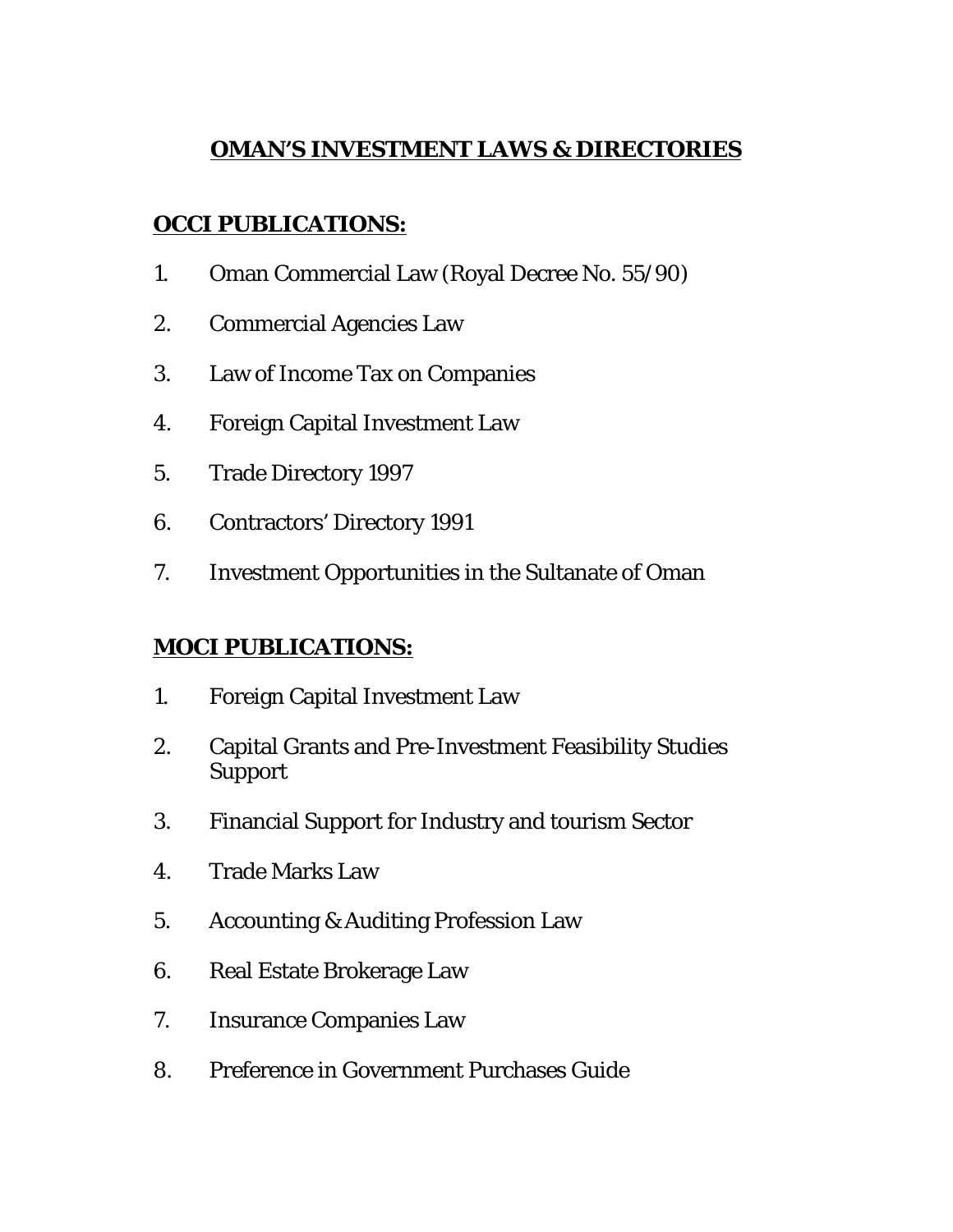## **OTHER PUBLICATIONS:**

- 1. Financial Legislation Office of the Deputy Prime Minister for Legal Affairs
- 2. Customs Clearance Directory General Administration of Customs – Royal Oman Police (ROP)
- 3. Professional Health Requirements Muscat Municipality

For further information in this regard, OCCI can be contacted through internet on the following address:

**http:** www.omanchamber.com

E-mail address:

Info@omanchamber.com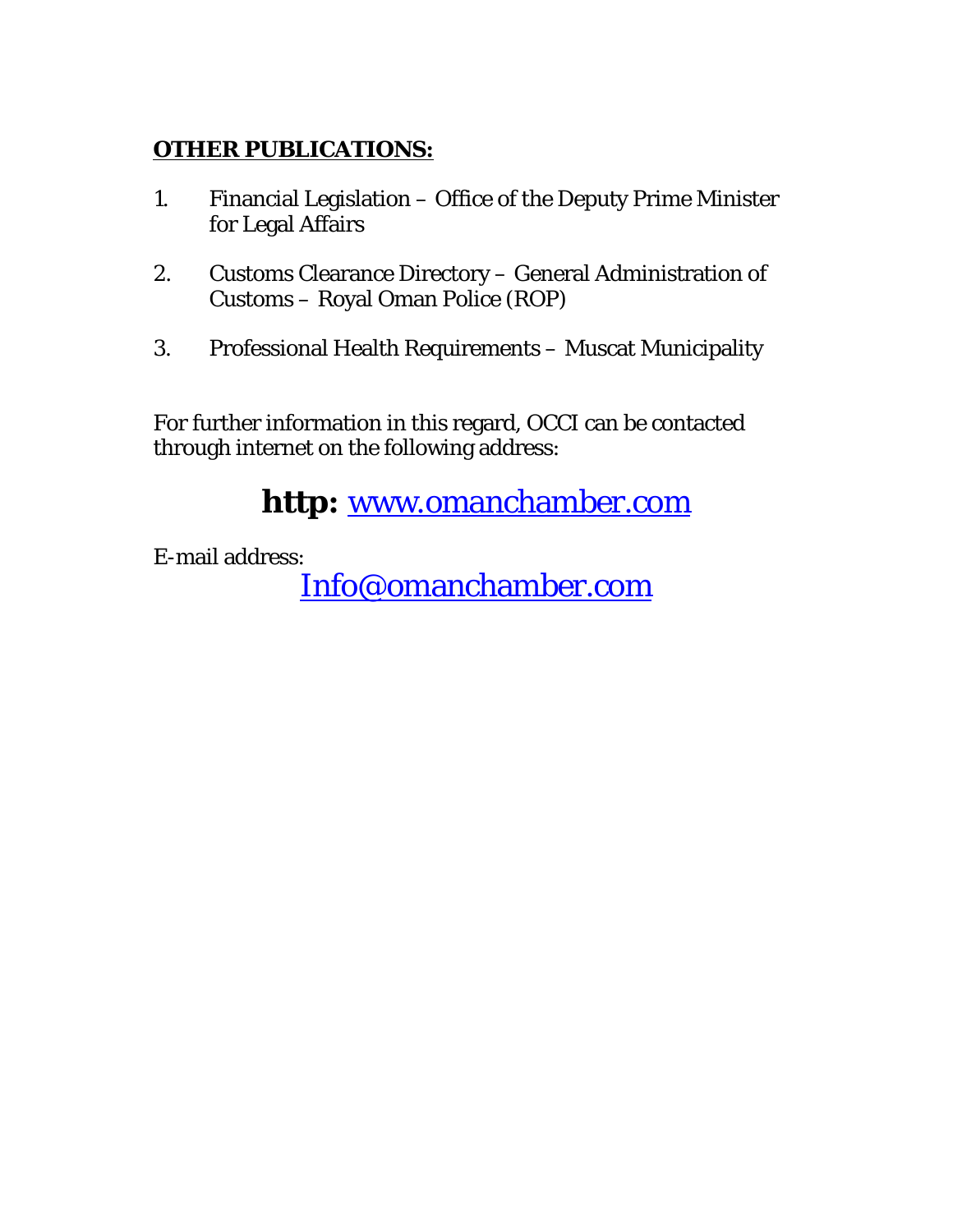## **Assistance can be obtained from the following Organizations:**

### 01

Oman Chamber of Commerce & Industry (OCCI) PO Box No. 1400, Ruwi 112, Sultanate of Oman Tel: (968) 707684 – Fax: (968) 708497 www.omanchamber.com E-mail: info@omanchamber.com

#### 02

Oman Centre for Investment Promotion & Export Development (OCIPED) Post Box No. 25, Wadi Kabir 117, Sultanate of Oman Tel: (968) 781234 – Fax: (968) 781188 www.ociped.com

#### 03

Ministry of Commerce & Industry (MOCI) Post Box No. 550, Muscat 113, Sultanate of Oman Tel: (968) 799500 – Fax: (968) 792444

#### 04

Public Establishment for Industrial Estates Post Box No. 2, Rusayl 124, Sultanate of Oman Tel: (968) 626080 – Fax: (968) 626053

### 05

Rusayl Industrial Estate Post Box No. 2, Rusayl 124, Sultanate of Oman Tel: (968) 626080 – Fax: (968) 626053

#### 06

Sohar Industrial Estate Post Box No. 118, Falaj Al Qabail 322, Sultanate of Oman Tel: (968) 851272/2 – Fax: (968) 851307

### 07

Raysut Industrial Estate Post Box No. 2317, Salalah 211, Sultanate of Oman Tel: (968) 219222 – Fax: (968) 219221